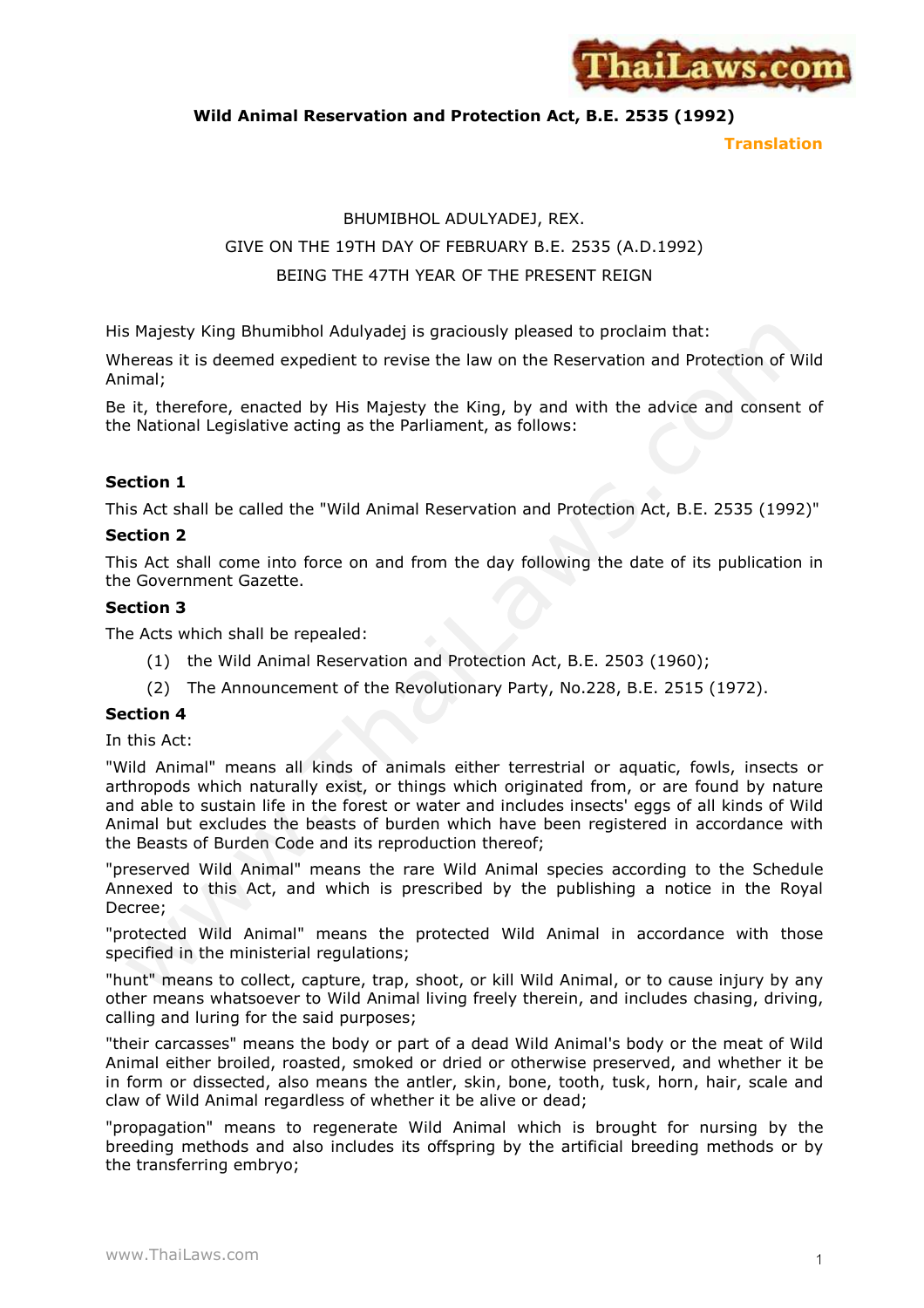"trade" means to purchase, sell, exchange, dispose of, distribute, or transfer the ownership for the purpose of trading and also includes having or showing for its sale;

"import" means to bring Wild Animal into or order Wild Animal in the Kingdom;

"export" means to take Wild Animal out or carry Wild Animal out of the Kingdom;

"Wild Animal Check Point" means the point where Wild Animal and their carcasses are examined;

"public Zoo" means the place or premise where the collection of Wild Animal is for the purposes of recreation and education for the public and for scientific research and is also a breeding place of Wild Animal thereof;

"competent officer" means the person appointed by the Minister for execution of this Act;

"Director-General" means the Director-General of the Royal Forest Department of the Director-General of the Department of Fisheries for only those matters related to the aquatic animals;

"committee" means the National Wild Animal Reservation and Protection Committee;

"Minister" means the Minister in charge of the enforcement of this Act.

#### **Section 5**

The Minister of Agriculture and Cooperatives shall take charge of and control of the execution of this Act and is empowered to appoint the competent officers and issue the ministerial regulations in fixing fees not to exceed the rate in the Schedule Annexed to this Act, or reduce or waiver from fees and stipulate any other implementations for the execution of this Act.

Such ministerial regulations shall come into force upon their publication in the Government Gazette.

## **CHAPTER I**

#### **GENERAL PROVISIONS**

----------------------

## **Section 6**

The determination of any kind of Wild Animal to be protected shall be made by the ministerial regulations with the approval of the committee.

The ministerial regulations issued under the first paragraph shall come into force on and from the date fixed therein, but not before sixty days from the date of their publication in the Government Gazette.

#### **Section 7**

This Act shall not apply to the hunting of Wild Animal by any person on account of necessity or in self defense and under these conditions, such person shall not be liable to penalties, as follows:

- (1) himself or any other person in danger or in the protection of or the maintenance of his own or any other person's property;
- (2) hunt or do any other means with a reasonable cause; and
- (3) in the event of the hunted Wild Animal being a preserved or protected Wild Animal, on person may move that Wild Animal or their carcasses away and shall inform the cause to the competent officer without delay.

The hunted Wild Animal and their carcasses under the provisions of the first paragraph shall belong to the State. The Royal Department or the Department of Fisheries, as the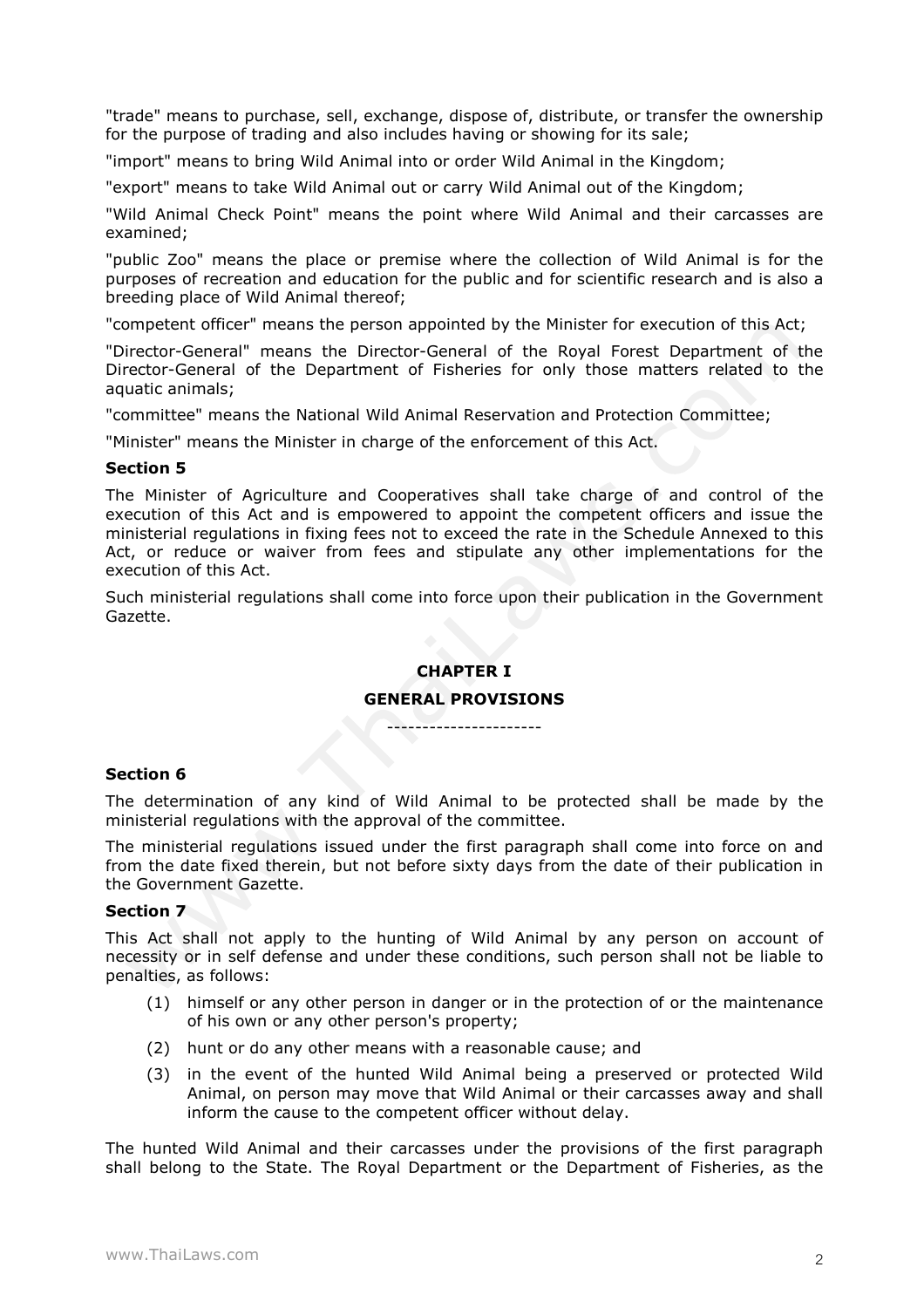case may be, in order to implement the rules laid down by the Director-General with the approval of the committee.

## **Section 8**

In the consideration of any application to issue a license under this Act, the authorized officer shall consider and give the result of the consideration the known applicant within sixty days of the date of the receipt of the application. If an authorized officer has not given any result of the consideration within such period of time, it will be regarded that, the authorized officer has an order to accept the application and a license shall therefore be issued to such applicant.

Unless otherwise provided, a license which has been specified for a period of time by this Act, such license or certificate issued under this Act shall be valid within a specified period of time as imposed in the license. If the licensee desires to renew the license, he shall file an application prior to the expiration of the date of such period. Thereafter he may have further operation such of Wild Animal and their carcasses until the authorized officer has an order not to issue such license.

The renewal, transferring of a license or certificate or a substitute for a license or certificate issued under this Act shall be in accordance with the rules, procedures and conditions as specified in the ministerial regulations.

## **CHAPTER II**

#### **THE NATIONAL WILD ANIMAL RESERVATION AND PROTECTION COMMITTEE**

------------------------------------

## **Section 9**

There shall be a committee called the "National Wild Animal Reservation and Protection Committee" consisting of the Minister of Agriculture and Cooperatives as chairman, the Permanent-Secretary of the Ministry of Agriculture and Cooperatives, the Permanent-Secretary of the Ministry Interior, the Permanent-Secretary of the Ministry of Foreign Affairs, Director-General of the Department of Local Administration, Director-General of the Department of Lands, Director-General of the Department of Fisheries, Director-General of the Department of Customs, Director-General of the Department of International Trade as ex-officio members and other expert members not less than five but not more than eleven in number not less than five but not more than eleven in number appointed by the Cabinet, and the Director-General of the Royal Forest Department as a member and acting as a secretary of the committee.

The other expert members under the first paragraph shall be appointed from the representatives of any Society or Foundation related to Wild Animal but shall not exceed one half of the expert members appointed.

## **Section 10**

A member appointed by the Cabinet holds office for a term of two years. A retired member may be reappointed.

## **Section 11**

Apart from retirement on account of the expiration of the term of office under Section 10, the member will vacate his office upon

- (1) death;
- (2) resignation;
- (3) being removed by the Cabinet;
- (4) being incompetent or quasi-incompetent; or
- (5) being sentenced by a final judgment to imprisonment except for petty offences of offences committed by negligence.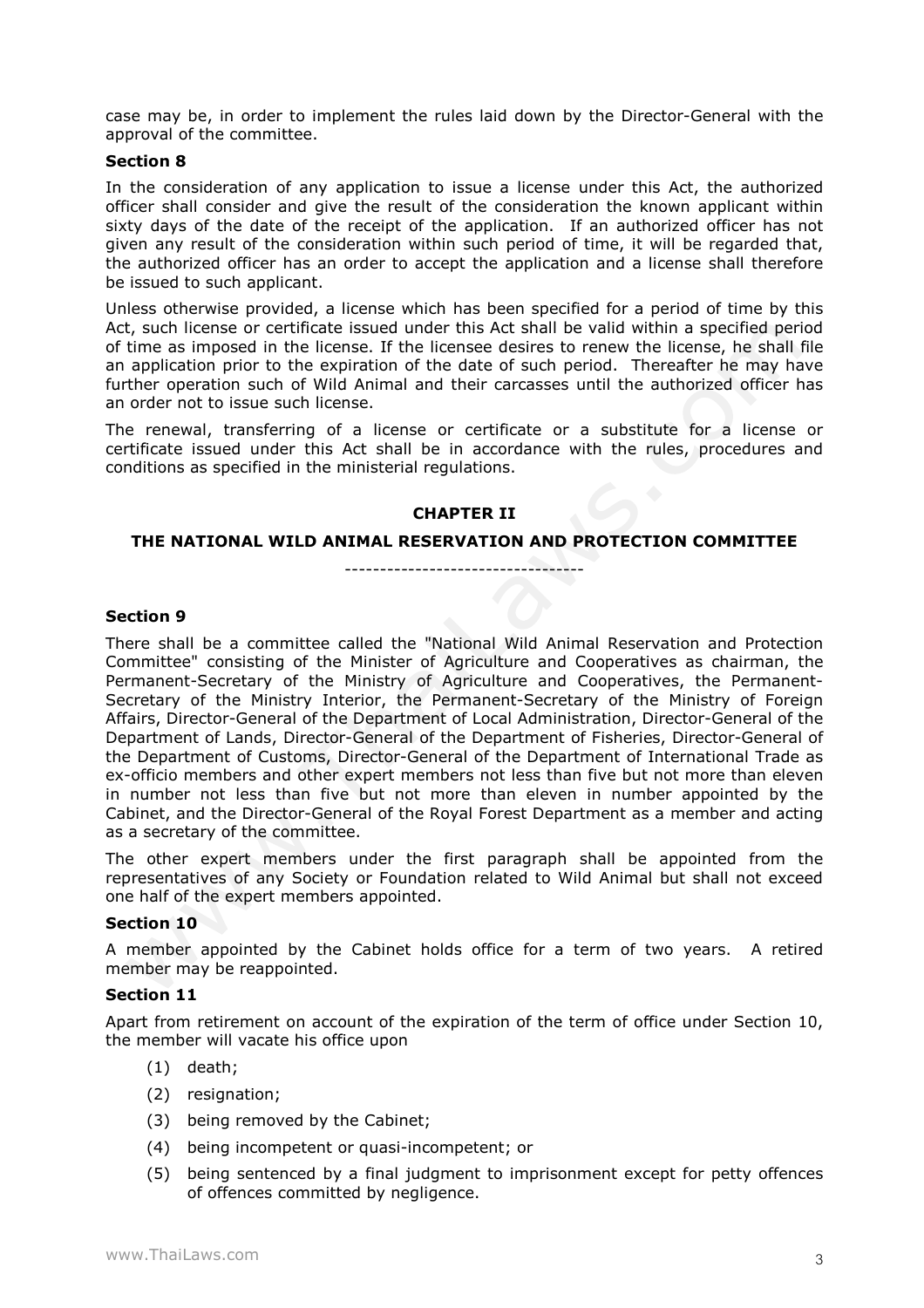In cases where a member vacates his office before the expiration of the term of office, the Cabinet may appoint other persons to fill the vacancy.

In cases where a member is appointed he remains in office only for the term of the office of the person he replaces.

#### **Section 12**

At the meeting of the committee, if the chairman is absent or does not attend, the committee shall elect a member as chairman to preside over the meeting.

Any decision of the meeting shall be taken by a majority of votes.

In voting, each member shall have one vote. In the case of a tie, the presiding chairman shall have an additional vote as a casting-vote.

#### **Section 13**

At every meeting, there shall be an attendance of not less than one-half of the total members in orders to constitute a quorum.

## **Section 14**

The committee may appoint a sub-committee to consider or perform any activity as assigned to it.

#### **Section 15**

The committee has power and duty concerning the following matters:

- (1) approval of any determination of Wild Animal Sanctuaries under Section 33, to determine the Non-Hunting Wild Animal Areas as well as the kind or category of Wild Animal hunting which is prohibited in such areas under Section 42;
- (2) governing any implementation in accordance with the provisions of Section 35;
- (3) determination of any activity to be carried out for the purposes of protection and maintenance of the Wild Animal Sanctuaries and Non-Hunting Wild Animal Areas;
- (4) approval of any matter related to the Royal Decree, the ministerial regulations and other rules for implementation in accordance with this Act;
- (5) stipulation for any inspection and monitoring of implementation in accordance with this Act;
- (6) implementation of any other laws as prescribed to be the duty of the committee

#### **CHAPTER III**

## **HUNTING, PROPAGATING, POSSESSING AND TRADING IN WILD ANIMAL, THEIR CARCASSES AND CARCASS PRODUCTS**

------------------------------------

#### **Section 16**

No person shall hunt or attempt to hunt the preserved or protected Wild Animal unless it has been performed by an official with the exception of the provisions of Section 26.

# **Section 17**

The Minister is empowered, with the approval of the committee, to determine any kind of protected Wild Animal to be one of a kind of propagated Wild Animal as specified in the ministerial regulations.

#### **Section 18**

No person shall propagate a preserved or protected Wild Animal, except: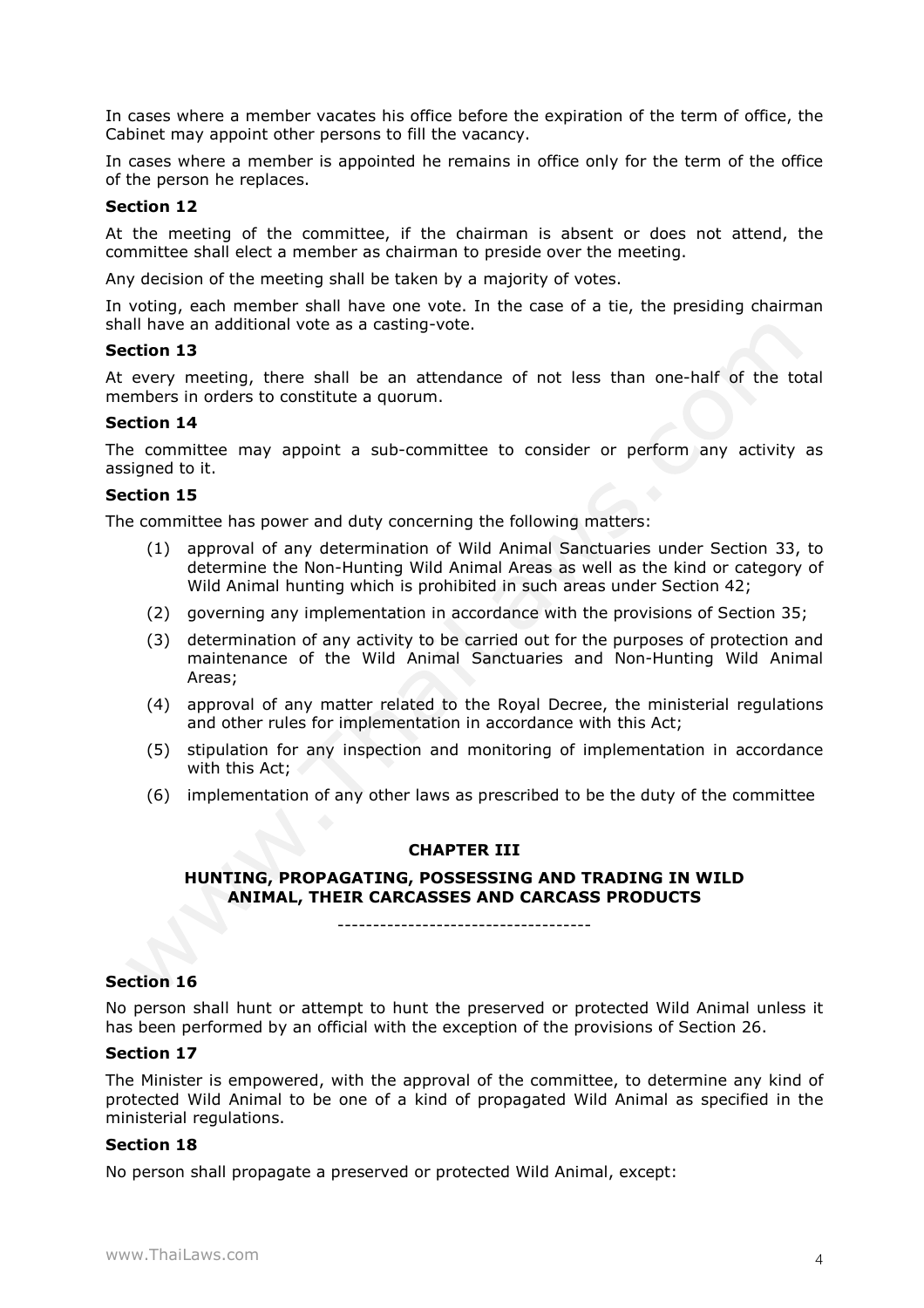- (1) the propagation of protected Wild Animal of the kind as prescribed in accordance with the provision of Section 17, and permission must be obtained from the Director-General;
- (2) the propagation of preserved or protected Wild Animal by a person obtaining permission to establish and conduct a public zoo operation under Section 29, who has obtained permission from the Director-General to propagate preserved and protected Wild Animal in their possession for the purpose of a public zoo operation.

The application for permission and obtaining of permission for Wild Animal propagation under the provisions of the first paragraph and acquisition of protected Wild Animal for the purpose of propagation of permission holder under the provisions of (1) shall be in accordance with the stipulations, procedures and conditions as specified in the ministerial regulations and complies with the notifications as specified in the ministerial regulations and conditions as stated in permission.

The permission issued under the provisions of (1) and (2) shall terminate after such permission holder has been filed as dissolution of the Wild Animal propagation operation to the Director-General in accordance with the procedures as specified in the ministerial regulations.

## **Section 19**

No person shall keep in their possession preserved and protected Wild Animal and their carcasses unless it is protected Wild Animal of the kind as prescribed under Section 17, acquired such Wild Animal from propagation or their carcasses and permission must be obtained from the Director-General and complies with the notifications as specified in the ministerial regulations and conditions as stated in the permission.

The application for permission and obtained of permission shall be in accordance with the stipulations, procedures and conditions as specified in the ministerial regulations.

Subject to the provisions of the first and second paragraph it shall not be applied to:

- (1) possession of protected Wild Animal by a person who has obtained permission to propagate under Section 18 (1), having it for the purpose of propagation or acquired such Wild Animal from propagation and their carcasses;
- (2) possession of preserved and protected Wild Animal or their carcasses by a person who has obtained permission to establish and conduct a public zoo operation under Section 29, and otherwise provided for showing in the public zoo therein.

## **Section 20**

No person shall trade in preserved and protected Wild Animal and their carcasses or carcass products unless it is protected Wild Animal of the kind as prescribed under Section 17, acquired such Wild Animal from propagation or their carcasses or carcass products and permission must be obtained from the Director-General.

The application for permission and obtaining of permission shall be in accordance with the stipulations, procedures and conditions as specified in the ministerial regulations.

## **Section 21**

No person shall collect, endanger or keep in their possession nests of preserved or protected Wild Animal.

The first clause shall not apply to entrepreneurs obtaining license to collect swallow nests and people deriving and privilege thereof, in which case the collectors in question shall observe the rules set by the Director General and announced in the Government Gazette.

## **Section 22**

No person shall shoot Wild Animal between sunset and sunrise.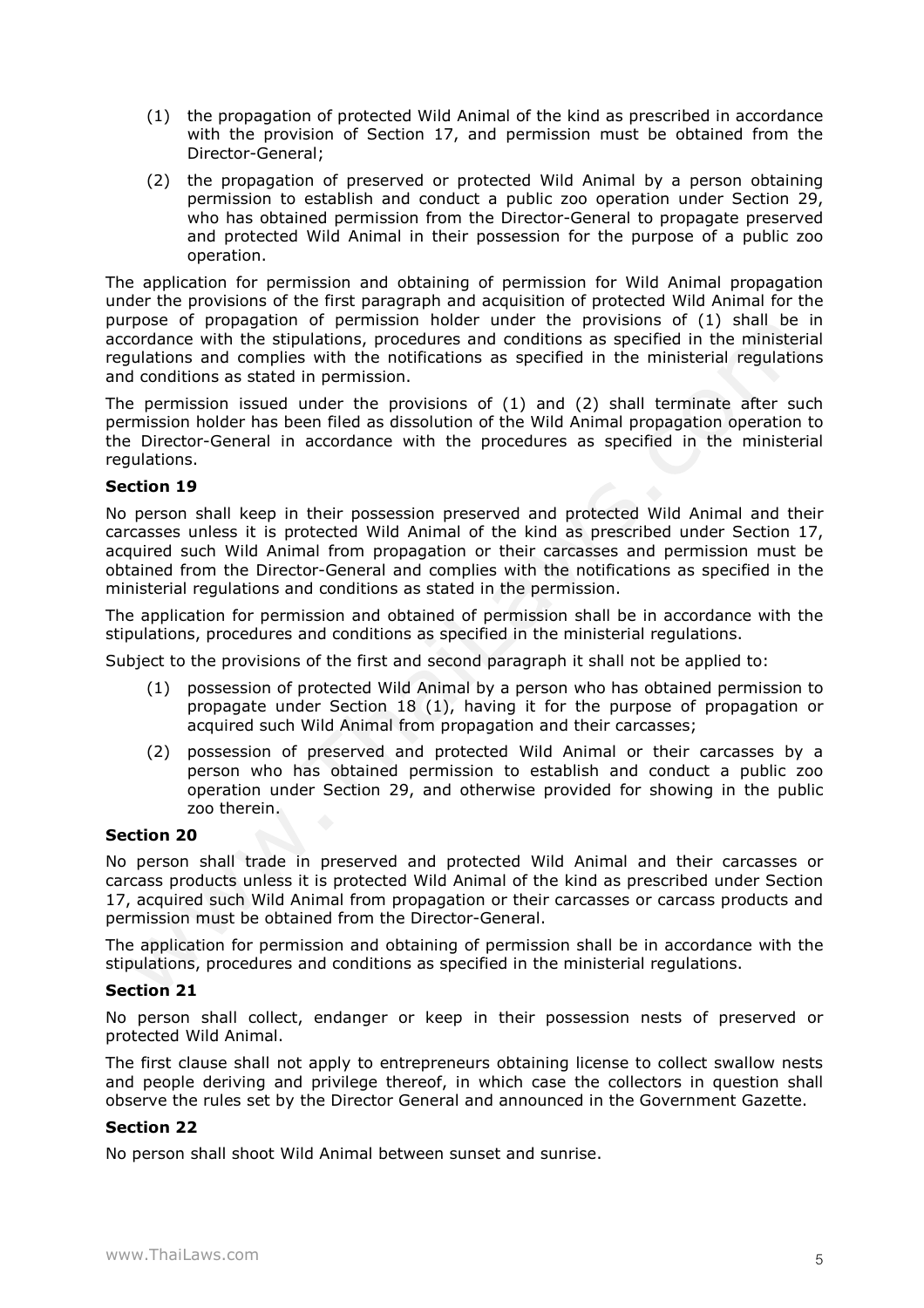# **CHAPTER IV**

# **IMPORTING, EXPORTING, PASSING THROUGH, MOVING WILD ANIMAL AND WILD ANIMAL CHECK POINT**

## **Section 23**

Subject to the provisions of Section 24, no person shall import or export Wild Animal and their carcasses of the kind as specified by the Minister or pass Wild Animal and their carcasses through the Kingdom, unless permission has been obtained from the Director-General.

Importing or exporting preserved and protected Wild Animal and their carcasses shall not be permitted, unless permission has been obtained for such protected Wild Animal acquired from propagation under Section 18 (1), or protected carcasses acquired from propagation and permission must be obtained from the Director-General.

The application for permission and obtaining of permission of the first and second paragraph shall be in accordance with the stipulations, procedures and conditions as specified in the ministerial regulations.

## **Section 24**

Importing, exporting or passing Wild Animal through and their carcasses shall require written permission or a certificate according to the International Agreement on the Trade of Wild Animal and their Carcasses, and such permission or a certificate must be obtained from the Director-General.

The application for permission or certificate and obtaining of permission shall be in accordance with the stipulations, procedures and conditions as specified in the ministerial regulations.

## **Section 25**

Permission shall be obtained from the Director-General on the movement for trading in protected Wild Animal and their carcasses under Section 20.

The application for permission and obtaining of permission shall be in accordance with the stipulations, procedures and conditions as specified in the ministerial regulations.

## **Section 26**

The provisions of Section 16, Section 18, Section 19, Section 21 and Section 23, shall not be applied to any work which has been performed by an official for the purposes of surveying, education and scientific research, the protection of Wild Animal, propagation or conducting a public zoo operation and written permission must be obtained from the Director-General and complies with the rules as specified by the Minister with the approval of the committee.

In cases where a person of the first paragraph has permission for Wild Animal propagation operation under Section 18, establishing or conducting a public zoo operation under Section 29, the collection of service charges, fees or remuneration and its costs shall be in accordance with the rules as specified by the Minister with the approval of the committee.

## **Section 27**

The Minister is empowered to set up and fix the limits of a Wild Animal Check Point by publishing a notice in the Government Gazette.

# **Section 28**

Whoever moves preserved and protected Wild Animal or their carcasses into the limits of any Wild Animal Check Point shall inform, in writing, in accordance with the forms laid down by the Director-General, to the competent officer in charge of that Wild Animal Check Point and shall at the same time produce for him the removal pass issued covering such Wild Animal and their carcasses for trading in, importing, exporting or passing Wild Animal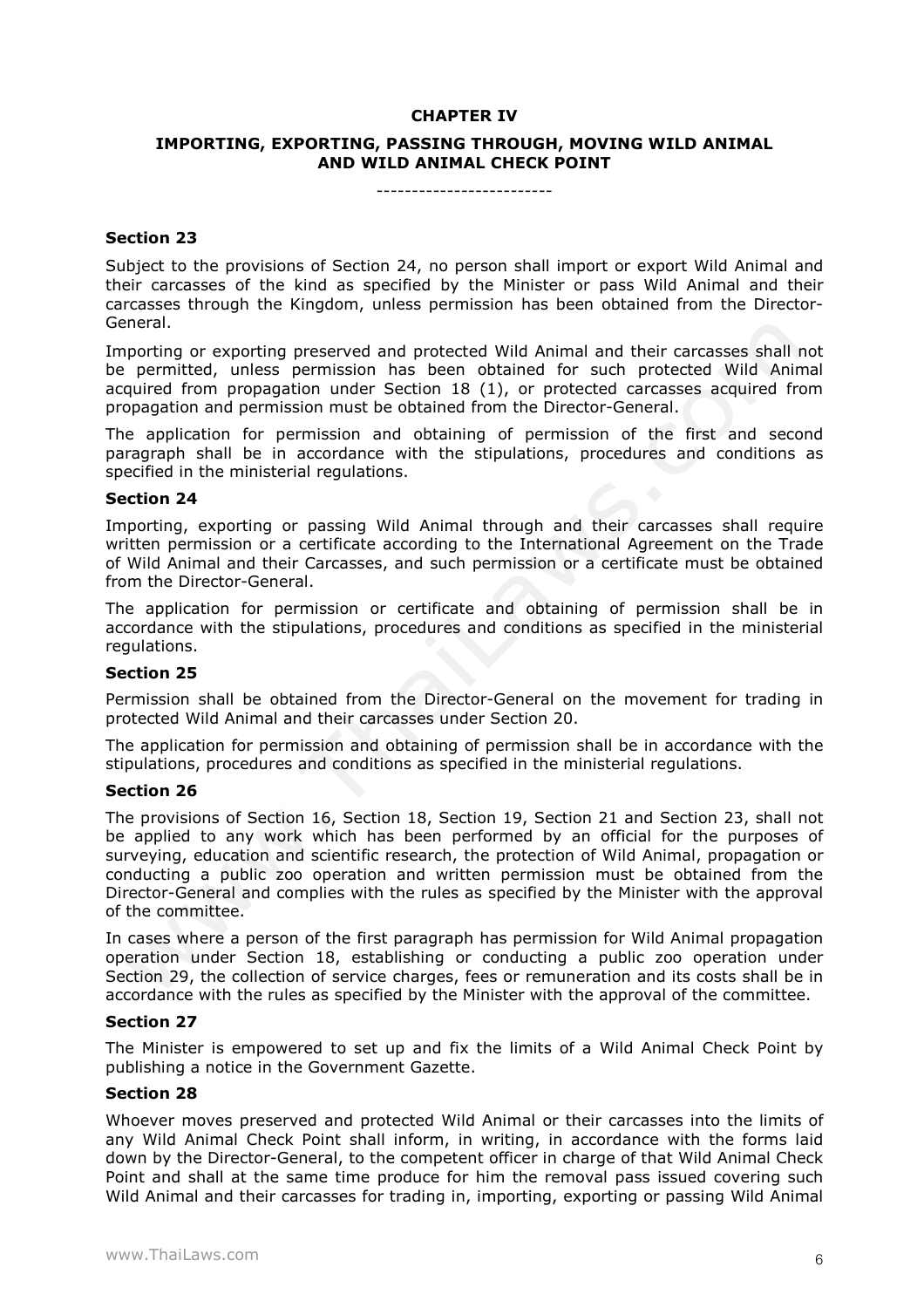through, whichever the case may be, and only after written permission has been inspected and obtained by the competent officer in charge, may such Wild Animal and their carcasses be moved further.

# **CHAPTER V A PUBLIC ZOO**

--------------

#### **Section 29**

Whoever is desirous of establishing and conducting a public zoo operation shall obtain permission from the Director-General.

The permission issued under the first paragraph shall terminate after such permission holder has been filed as dissolution of a public zoo operation under Section 32.

The application for permission and obtaining of permission shall be in accordance with the stipulations, procedures and conditions as specified in the ministerial regulations.

In this regard, a person obtaining permission for a public zoo operation shall comply with the notifications as specified in the ministerial regulations and conditions as stated in the permission.

#### **Section 30**

After permission is issued, and before opening the service, the permission holder shall inform a particular relating to the kind and the number of preserved or protected Wild Animal or their carcasses in his possession and shall also produce evidence to the competent officer for inspection and recording of registration.

The permission holder shall provide an information of preserved or protected Wild Animal or their carcasses in his possession or show the competent officer such Wild Animal and their carcasses within the boundary of such public zoo where it has been established, and when the number of Wild Animal in his possession is to be increased or decreased shall inform the competent officer without delay.

The particular matters informed under the provisions of the first and second paragraph shall be in accordance with the procedures and a period of time as specified in the ministerial regulations.

#### **Section 31**

In cases where it appears that the boundary of the public zoo or a nursing premise is contrary to the stipulations, conditions and notifications as specified in the ministerial regulations of the provisions of Section 29, or facilitates any tourism or renders lack of safety or suffering to any Wild Animal, the Director-General is empowered to order in writing the rectification and completion of such stipulations, conditions and notifications there in.

In cases where the permission fails to comply with the order issued within a specified period of time, the competent officer shall have the power to rectify it therein. The expenses incurred thereby shall be borne by the holder of such permission.

#### **Section 32**

Any person obtaining permission to establish and conduct a public zoo operation under Section 29 who desires to dissolve a public zoo operation, shall file the dissolution in writing in advance to the Director-General and shall not dispose of preserved and protected Wild Animal or their carcasses to any person other than a person obtaining permission to establish and conduct a public zoo operation under Section 29, or dispose of protected Wild Animal of the kind as prescribed under Section 17, or their carcasses to a person obtaining permission for Wild Animal propagation of the provisions of Section 18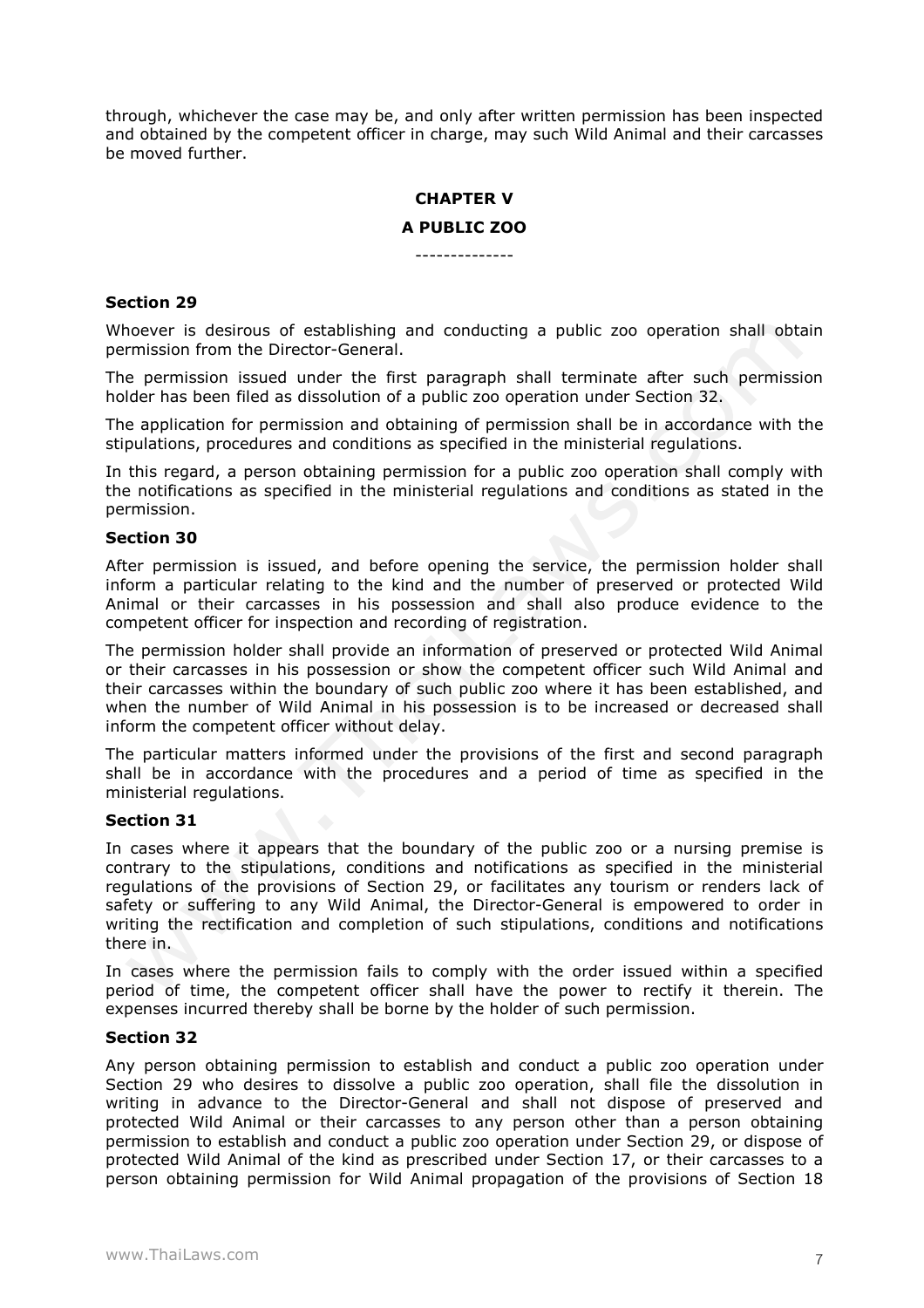(1), but shall not exceed a period of one hundred and eighty days from the date of given dissolution to the Director-General.

After the lapse of one hundred and eighty days under the first paragraph, if the preserved and protected Wild Animal or their carcasses are not disposed of or remain, they shall belong to the State and he shall be consigned them to the Royal Forest Department or the Department of Fisheries, as the case may be, in order to implement the rules laid down by the Director-General with the approval of the committee.

## **CHAPTER VI**

#### **AREA AND PLACE UNDER PROHIBITION OF WILD ANIMAL HUNTING**

----------------------------------------

## **Section 33**

When it is deemed appropriate to determine any area for the protection and maintenance of which of living on, to render safety for Wild Animal, the Cabinet shall have the power to prescribe by a Royal Decree, such area to be Wild Animal reserved area. A map showing the boundary lines of the determined area shall be annexed to such Royal Decree. The determined area shall be called a "Wild Animal Sanctuary."

A land to be determined as a Wild Animal Sanctuary shall not be owned or legally possessed according to the Land Code by any person other than a public body.

#### **Section 34**

The extension or cancellation, in whole or in part, of any Wild Animal Sanctuary shall be made by a Royal Decree. In case the cancellation is not for the whole of a Wild Animal Sanctuary, a map showing the changing area shall be annexed to the Royal Decree.

#### **Section 35**

The competent officer shall provide the boundary posts and signs or other marks sufficient to enable the public to know the boundary of the Wild Animal Sanctuary.

## **Section 36**

No person shall, within a Wild Animal Sanctuary, hunt Wild Animal, either preserved or protected Wild Animal, or collect or endanger any nest, except for educational purposes or scientific research and written permission must be obtained from the Director-General with the approval of the committee.

## **Section 37**

No person than a competent officer or other officers on duty shall enter a Wild Animal Sanctuary, unless written permission has been obtained from the assigned competent officer.

Any person obtaining permission to enter a Wild Animal Sanctuary shall comply with the conditions as specified in the ministerial regulations.

## **Section 38**

No person shall, within a Wild Animal Sanctuary, possess or occupy the land, or build up, or any other means whatsoever construct, or cut, fell, clear, burn, or destroy trees or any other flora, dig for minerals, excavate ground or rock, pasture animals, change the waterway or cause the water in the river, stream, marsh of swamp to overflow, dry up or become poisonous, or endanger the Wild Animal.

Incases where it is necessary to implement for purposes of protection, maintenance and improvement of a Wild Animal Sanctuary, or for educational purposes and scientific research, or to facilitate the residing in or sojourn in or render safety and inform the public, the Director-General is empowered to order in writing the competent officer of the Royal Forest Department or the Department of Fisheries, whichever the case may be, to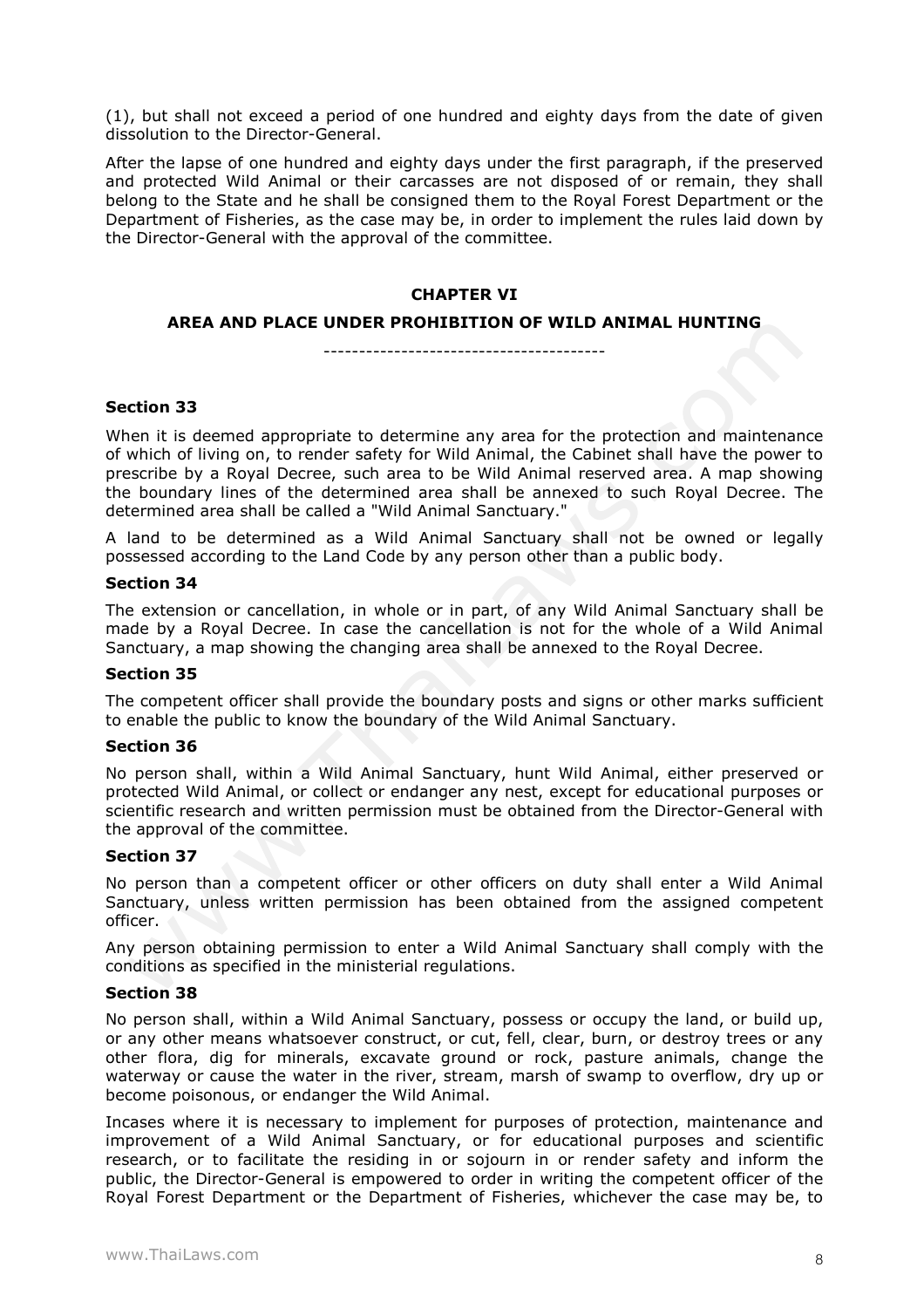perform any such activity in a Wild Animal Sanctuary, and he shall comply with the rules laid down by the Director-General with the approval of the committee.

#### **Section 39**

The managing of the timber or any other flora that has been cut or felled or cleared by the competent officer under the second paragraph of Section 38 shall be in accordance with the rules laid down by the Director-General with the approval of the committee.

#### **Section 40**

The competent officer in charge of a Wild Animal Sanctuary shall have the power to order any person committing the offence under the first paragraph of Section 38, to be evicted from the Wild Animal Sanctuary and to refrain from altering any act the person has committed therein.

#### **Section 41**

No person shall, within the precinct of a monastery or a place provided for religious observance of the public, hunt Wild Animal either preserved or protected or not, or collect or endanger its nest.

# **Section 42**

The Minster may, with the approval of the committee, determine any place for the common use of the public to be an area in which the Non-Hunting Wild Animal Area of any kind or category is prohibited by publishing a notice in the Government Gazette.

After the Minister's notification has determined an area as one in which the Non-Hunting Wild Animal Area of any kind or category is prohibited has been made, on person shall, as follows:

- (1) hunt Wild Animal of any such kind or category;
- (2) collect or endanger any Wild Animal or its nest within the said area;
- (3) occupy or possess land or cut, fell, clear, destroy trees or any other flora, dig for mineral, excavate soil, rock, gravel or sand or pasture animals, change a waterway, or cause the water in a river, creek, swamp or marsh to overflow or dry up, close or obstruct a water course or way, or poison or endanger any Wild Animal, unless written permission has been obtained from the Director-General or where the Director-General has been notified within a period of time in permission issued in any other particular prohibited area thereof.

In cases where it is necessary for the educational purposes and scientific research in a Non-Hunting Wild Animal Area, the competent officer or any other officer shall comply with the rules as laid down by the Director-General with the approval of the committee.

# **CHAPTER VII**

## **THE COMPETENT OFFICER** -------------------

#### **Section 43**

When it appears that the permit commits an offence under this Act or violates of fails to comply with the Ministerial Regulations, notifications or conditions in the permission, or fails to comply with the issued order of the competent officer under this Act, the Director-General is empowered to order suspension of such permission for a period not exceeding ninety days. The Minister, if he thinks fit, may order the cancellation of such permission with the approval of the committee.

In cases of the cancellation of permission, if it is permission for the possession of preserved or protected Wild Animal or their carcasses, the person whose permission has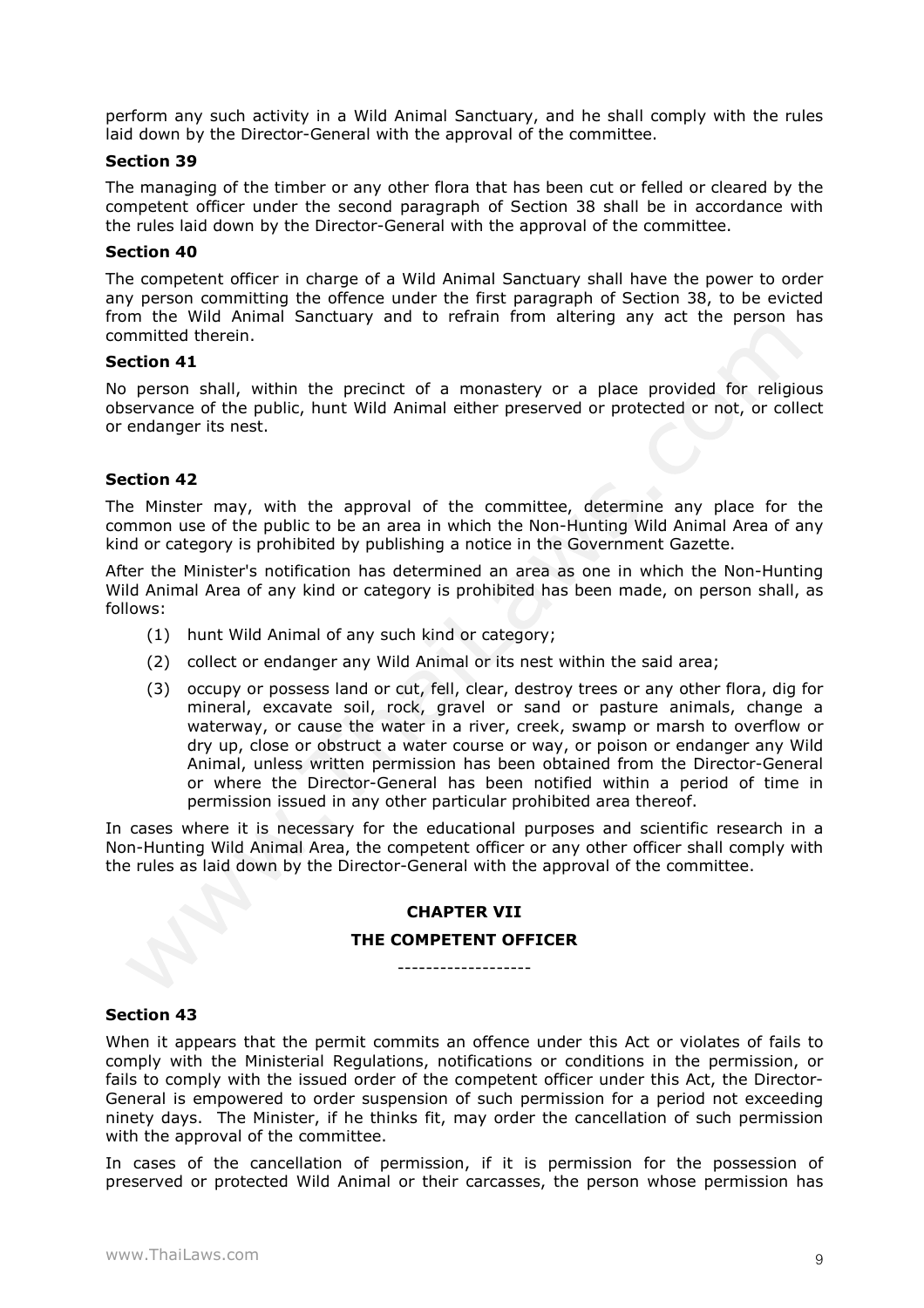been cancelled shall dispose of such Wild Animal and their carcasses in their possession within thirty days of the date of the receipt of such cancellation. After the lapse of such a period of time, if preserved or protected Wild Animal or their carcasses are not disposed of or remain, they shall belong to the State. The Royal Forest Department or the Department of Fisheries, as the case may be, in order to implement the rules laid down by the Director-General with the approval of the committee.

#### **Section 44**

In cases whosoever desires the competent officer to perform any work under this Act, out of his official hours or out of his office either in or outside the Kingdom shall file an application to the competent officer, an allowance shall be paid within an official rate as will as the traveling expenses for the competent officer in so far as it is necessary and expenses actually incurred.

In this regard, the application, an allowance any the traveling expenses for the competent officer, shall be in accordance with the stipulations, procedures and conditions as specified in the Ministerial Regulations.

#### **Section 45**

In arresting and suppressing any person committing an offence under this Act, the competent officer shall be regarded as the administrator or the police officer in accordance with the Criminal Procedure Code.

#### **Section 46**

The Director-General, if he deems it appropriate to require from the public payment for services of facilities given by the competent officer in a Wild Animal Sanctuary or Non-Hunting Wild Animal Area, or to require any person to pay fees or remuneration for permission to carry on any activity or to sojourn therein, he is empowered to fix the rates and lay down the rules concerning the collection of the said service charges, fees or remuneration, with the approval of the committee.

Money, collected under the first paragraph, donated as a fund for maintenance of a Wild Animal Sanctuary or Non-Hunting Wild Animal Area shall be exempted from any tax or duty, and kept as expenditure for maintenance of a Wild Animal Sanctuary or Non-Hunting Wild Animal Area in accordance with the stipulations as specified by the Minister with the approval of the committee.

# **CHAPTER VIII**

# **PENAL PROVISIONS** ----------------

**Section 47**

Whoever acts in contravention of the provisions of Section 16, Section 19, Section 20 paragraph one, or Section 23 paragraph one, shall be punished with imprisonment not exceeding four years or with a fine not exceeding forty thousand Baht, or both.

## **Section 48**

Whoever acts in contravention of the provisions of Section 18, or Section 23 paragraph two, or fails to comply under Section 29, shall be punished with imprisonment not exceeding three years or with a fine not exceeding thirty thousand Baht, or both.

#### **Section 49**

Whosoever possesses protected Wild Animal or their carcasses acquired from propagation without permission under Section 19, shall be punished with imprisonment not exceeding one year or with a fine not exceeding ten thousand Baht, or both.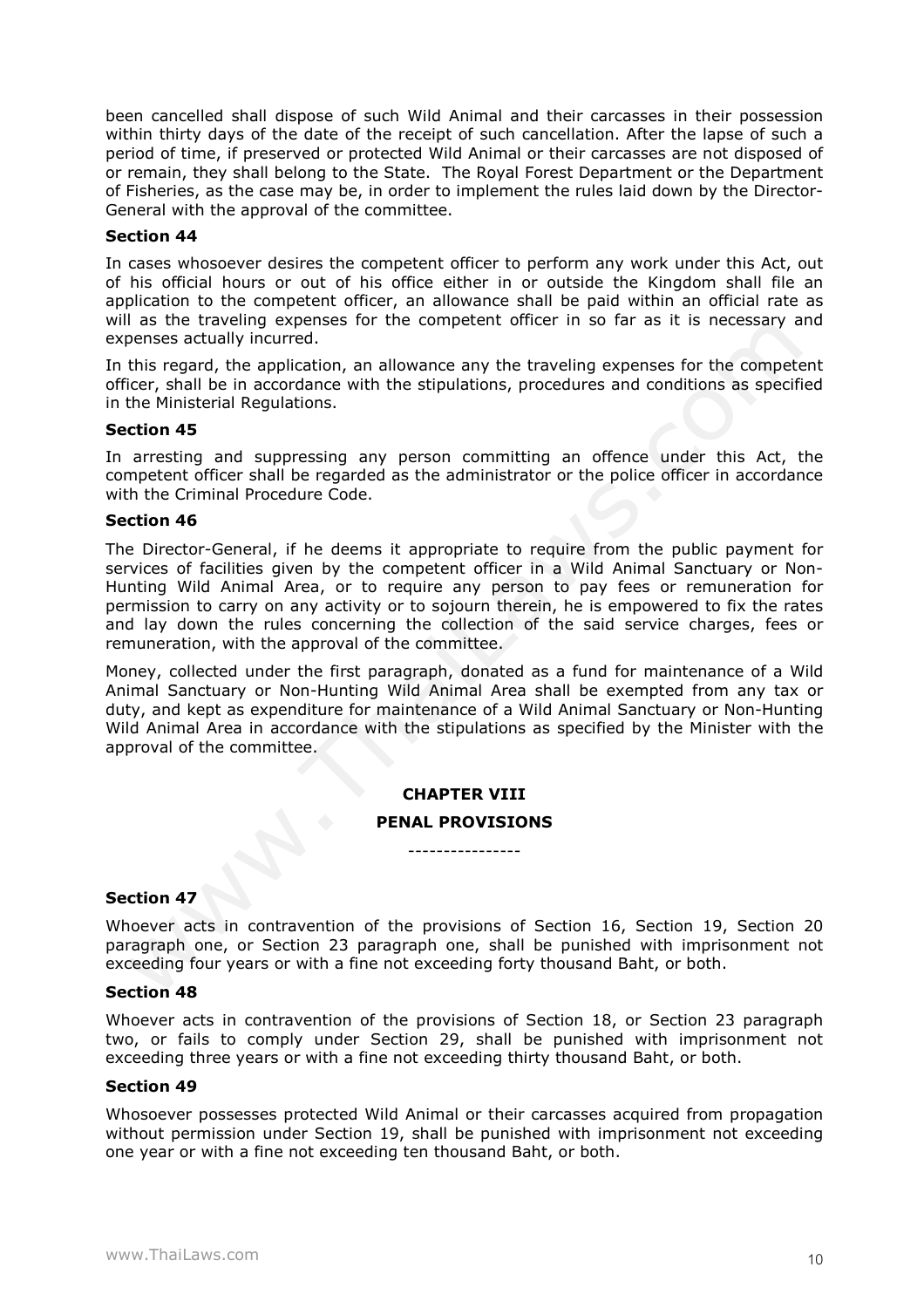# **Section 50**

Whosoever trades in protected Wild Animal or their carcasses acquired from propagation, or carcass products of such Wild Animal without permission under Section 20, shall be punished with imprisonment not exceeding two years or with a fine not exceeding twenty thousand Baht, or both.

## **Section 51**

Whoever acts in contravention of the provisions of Section 21, Section 22 or Section 41, shall be punished with imprisonment not exceeding one year or with a fine not exceeding ten thousand Baht, or both.

## **Section 52**

Whoever fails to comply with the provisions of Section 25 or Section 28 shall be punished with a fine not exceeding five thousand Baht.

## **Section 53**

Whoever acts in contravention of the provisions of Section 36 shall be punished with imprisonment not exceeding five years or with a fine not exceeding fifty thousand Baht, or both.

# **Section 54**

Whoever acts in contravention of the provisions of Section 38, or Section 42 paragraph two, shall be punished with imprisonment not exceeding seven years or with a fine not exceeding one hundred thousand Baht, or both.

In cases where the Court has decided a final judgment in reference to the offence which the prosecution has instituted under Section 38, if any offender possessed, occupied, exploited or inhabited in a Wild Animal Sanctuary, the Court is empowered to order the eviction of his dependents, workmen, employees, representatives and any other persons from such Wild Animal Sanctuary.

In the committing of the offence under the first paragraph of Section 38, the management of the timber or any other flora that has been cut, felled, or cleared, shall be in accordance with the rules as laid down by the Director-General with the approval of the committee. Such rules shall not notify to be disposal of to any person other than a government agency.

# **Section 55**

Whosoever assists in concealing, disposing of, taking away, purchasing, holds in pledge, or receives by any other means Wild Animal and their carcasses acquired through the commission of an offence under this Act, shall be punished with imprisonment not exceeding one year or with a fine not exceeding ten thousand Baht, or both.

## **Section 56**

Whoever causes the boundary posts, signs and other marks, which have been made by the officers through the provision of this Act, to move away, fade out, damage or become useless shall be punished with imprisonment not exceeding four years or fined not exceeding forty thousand Baht, or both.

## **Section 57**

All weapons, tools, instruments, beasts of burden, vehicles or other heavy equipment acquired or used in the committing of an offence in violation of this Act or used to obtain commission in offence of the provisions of Sections 16, 36, 38, 41, or 42 paragraph two, shall be confiscated regardless of whether they belong to the offender, and such person is convicted.

## **Section 58**

All preserved or protected Wild Animal and their carcasses, or nests, or their products acquired or possessed in violation of this Act shall be confiscated.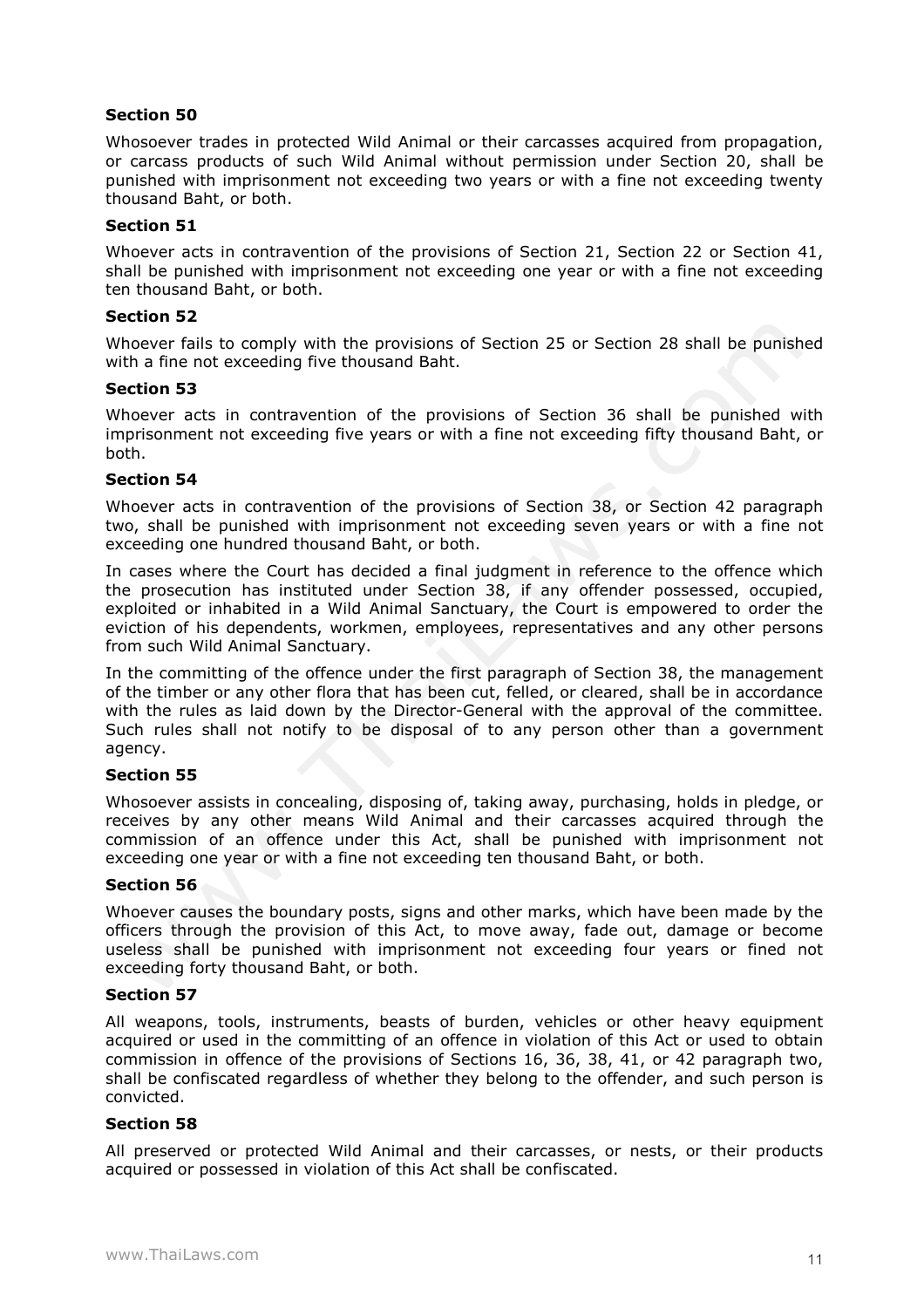All things confiscated shall belong to the State, the Royal Forest Department or the Department of Fisheries, as the case may be, in order to implement the rules as laid down by the Director-General with the approval of the committee.

## **Section 59**

Where a jurist is the offender and is liable to a penalty under this Act, a managing director, a general director or a representative, is also liable for the penalty provided for such offender, unless he is able to substantiate that he did not connive or consent to such commission.

#### **Section 60**

The Director-General or the assigned officer of the Director-General, by publishing a notice in the Government Gazette, is empowered to settle the case with respect to the offences under this Act, after the alleged offender has paid a fine as specified within a period of thirty days, and it is regarded as such that the criminal case shall be settled in accordance with the Criminal Procedure Code.

# **TRANSITORY PROVISIONS** ----------------------

#### **Section 61**

The ministerial regulations, under the first paragraph of Section 6, shall apply to an additional kind of protected Wild Animal as imposed in the ministerial regulations and their carcasses possessed by any other person prior to the date on which the ministerial regulations come into force as follows:

(1) a person having the possession of additional kind of protected Wild Animal as imposed in the ministerial regulations prior to the date on which the ministerial regulations come into force, shall inform the kind and the number of such protected Wild Animal to the competent officer within a period of ninety days. After the competent officer has completed an inspection, if the owner or possessor does not desire to possess with nursing further, he shall not dispose of the protected Wild Animal to any person other than a person obtaining permission to establish or conduct a public zoo operation under Section 29, or to dispose of the protected Wild Animal as specified under Section 17 to a person obtaining propagation permission under Section 18, within one hundred and twenty days from the date of the notification given to the competent officer. After the lapse of such a period of time, if the protected Wild Animal is not disposed of or remains, it shall belong to the State and he shall be consigned it to the Royal Forest Department or the Department of Fisheries, as the case may be, in order to implement the rules laid down by the Director-General with the approval of the committee. In cases where the protected Wild Animal is specified as the kind under Section 17, and the owner or possessor desires for the purpose of Wild Animal propagation, he shall file an application for permission to operate under Section 18, within thirty days of the date on which notification is given to the competent officer. Thereafter, he may have further possession of such protected Wild Animal.

If the owner or possessor of the protected Wild Animal desires to possess with nursing further, the competent officer shall inspect the level of maintenance of care and safety for the protected Wild Animal, the Director-General, if he deems it appropriate, may issue a temporary permission to the owner or possessor thereof. Such permission shall be valid only for the remaining period of such protected Wild Animal, and shall comply with the stipulations as specified by the Minister with the approval of the committee, and whenever such protected Wild Animal is increased in number by its reproduction or death, the owner or possessor shall in form, in writing, the notification to the competent officer.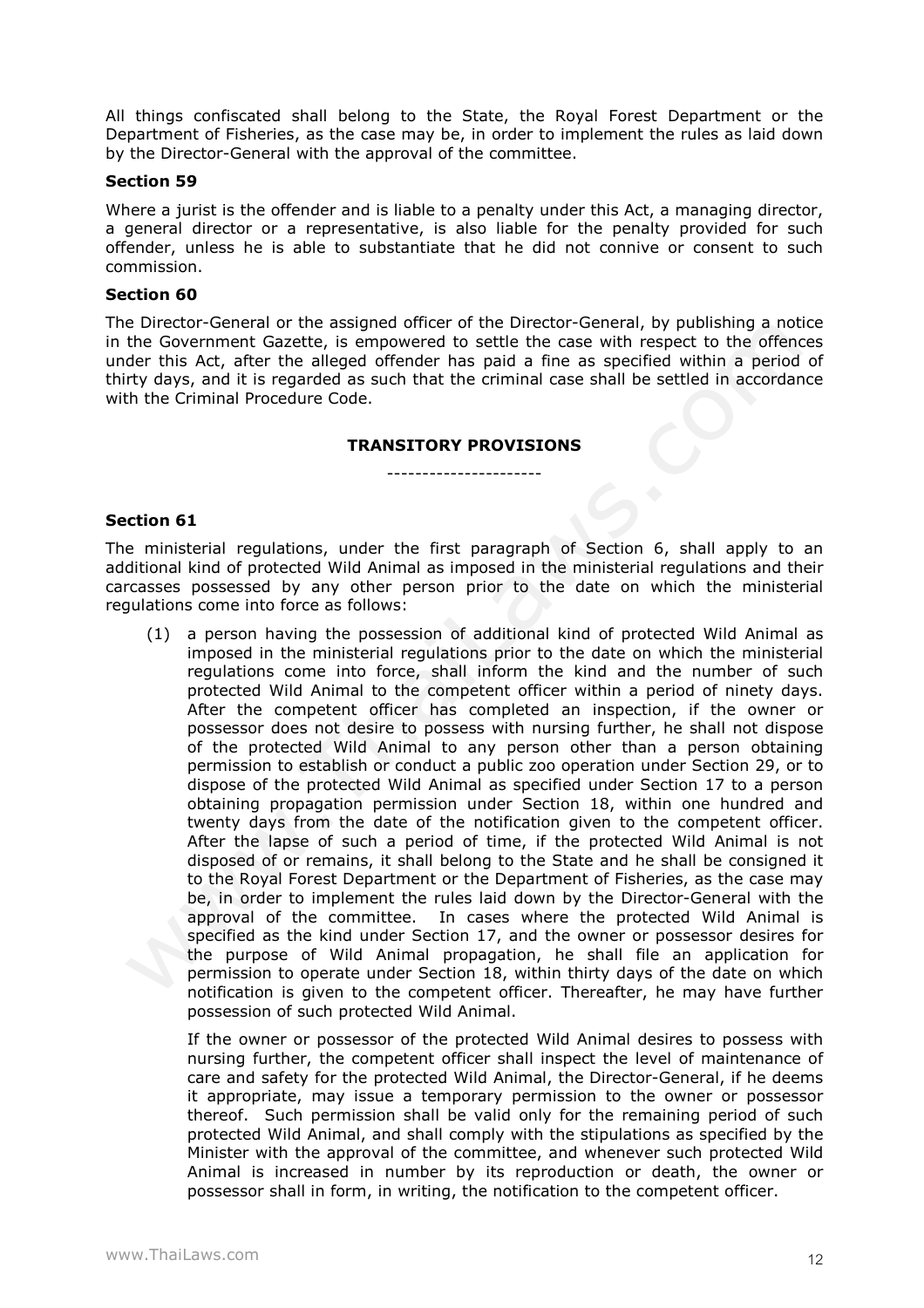(2) For carcasses of protected Wild Animal, the owner or possessor shall inform the kind and the number of their carcasses to the competent officer within ninety days of the date on which the ministerial regulations come into force in order to register them, and such person may have further possession. In cases where the carcasses of protected Wild Animal are held for trading. After the competent officer has recorded the kind and the possessor shall dispose of then within a period of three years.

The form and method used under the provisions of  $(1)$ , and  $(2)$ , and a temporary grant of permission of the protected Wild Animal and an issued certificate of the carcasses, shall be in accordance with the stipulations as specified in the ministerial regulations.

## **Section 62**

In this regard, protected Wild Animal under the first and second category as specified by the ministerial regulations in accordance with the Wild Animal Reservation and Protection Act, B.E. 2503 (1960), shall be protected Wild Animal under this Act.

# **Section 63**

All lands prescribed as a Wild Animal Sanctuary and Non-Hunting Wild Animal Area in accordance with the Wild Animal Reservation and Protection Act, prior to the date this Act comes into force, shall be a Wild Animal Sanctuary or Non-Hunting Wild Animal Area, as the case may be.

# **Section 64**

All ministerial regulations, stipulations, and notifications issued under the Wild Animal Reservation and Protection Act, B.E.2503 (1960) and being in force on and from the date of promulgation of this Act in the Royal Decree shall, in so far as they are not contrary to or inconsistent with this Act, be enforceable unit there shall be other ministerial regulations, stipulations, and notifications repealing them, containing the same provisions, being contrary to or consistent with them or otherwise provided.

## **Section 65**

Permission issued for the hunting of preserved Wild Animal, permission issued for the hunting of all kinds of categories of protected Wild Animal, or permission issued for trading, or having in one's possession protected Wild Animal and their carcasses which has been issued them to any person prior to or on the date this Act, be enforceable until there shall be other ministerial regulations, stipulations, and notifications repealing them, containing the same provisions, being contrary to or consistent with them or otherwise provided.

## **Section 66**

Whosoever has in their possession any preserved or protected Wild Animal unlawful acquisition prior to or on the date this Act shall come into force, if he consigns them to the competent officer within ninety days of the date on which this Act comes into force, such person shall not be liable to a penalty, and the preserved and protected Wild Animal shall belong to the State. After the competent officer has recorded the kind and the number of Wild Animal in his information, the Director-General, if he deems it appropriate, may return the preserved and protected Wild Animal to the owner or possessor to maintain the safety thereof.

Whosoever has in their possession carcasses of preserved or protected Wild Animal unlawful acquisition prior to or on the date this Act shall come into force, if he informs the kind and the number to the competent officer within ninety days of the date this Act comes into force. After the competent officer has recorded the kind and the number of carcasses in his information, such person may have further possession but shall not be allowed to dispose of, distribute or transfer such to any person unless their carcasses have been devolved by the inheritance.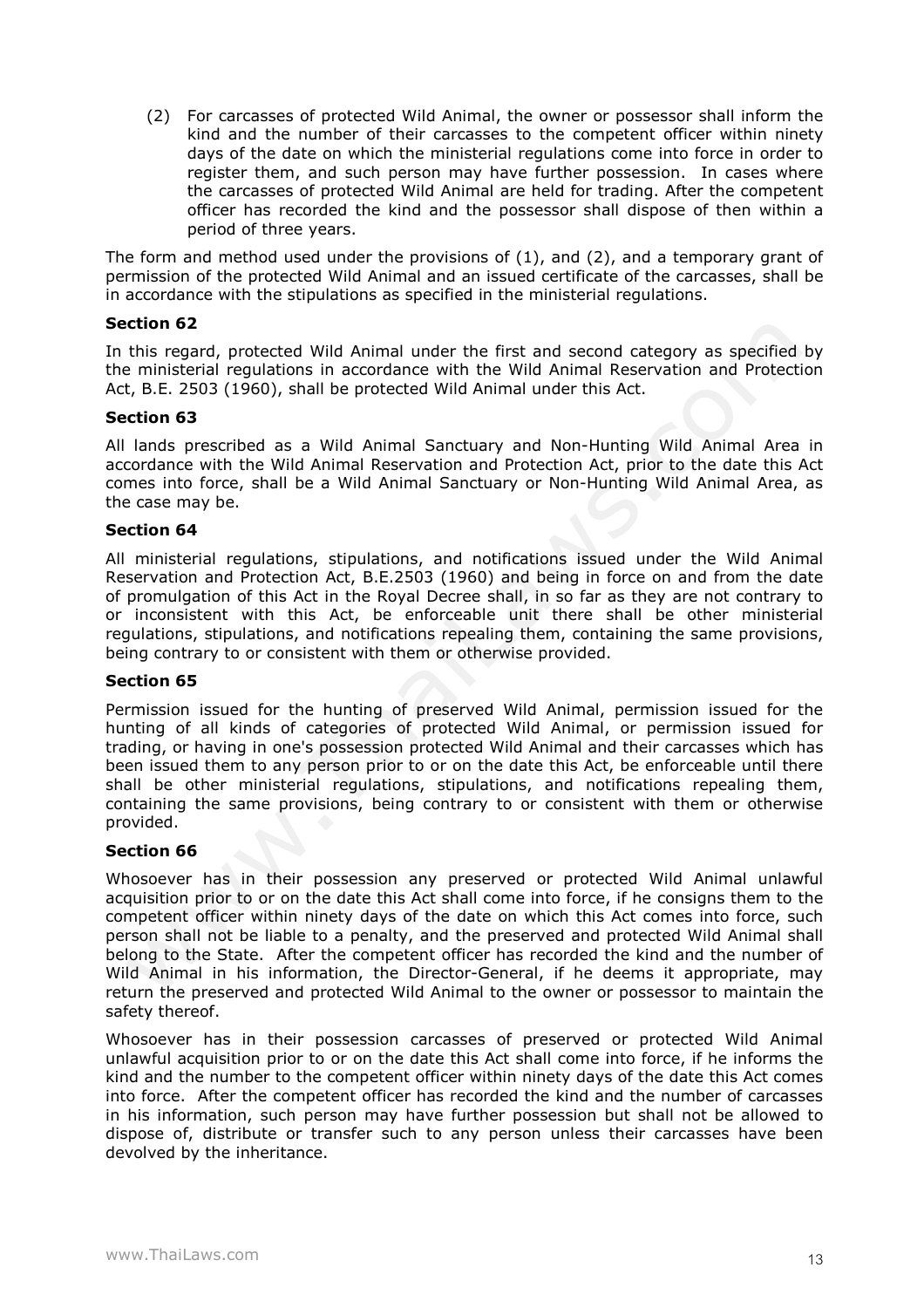## **Section 67**

Whosoever has in their possession any preserved or protected Wild Animal and their carcasses lawful acquisition prior to or on the date this Act shall come into force shall inform a particular description of the kind and the number of such Wild Animal and their carcasses to the competent officer within ninety days of the date this Act comes into force, after the competent officer has received the written notification as the following:

- (1) for preserved Wild Animal, the owner or possessor shall dispose of the preserved Wild Animal to a person applying permission to establish and conduct a public zoo operation under Section 69, within one hundred and eighty days of the date of the notification given to the competent officer. After the lapse of such a period of time, if the preserved Wild Animal is not disposed of or remains, it shall belong to the State and he shall be consigned it to the Royal Forest Department or the Department of Fisheries, as the case may be, in order to implement the rules laid down by the Director-General with the approval of the committee;
- (2) for protected Wild Animal and their carcasses. In this regard, Section 61 shall apply, mutatis mutandis;
- (3) for carcasses of preserved Wild Animal, the owner or possessor may have further possession of preserved Wild Animal carcasses but shall be not allowed to dispose of, distribute or transfer such to any person, unless written permission has been obtained from the Director-General, or devolved by the inheritance;
- (4) for protected Wild Animal which is possessed with permission for trading in accordance with the Wild Animal Reservation and Protection Act, B.E. 2503 (1960). After permission holder has been filed an application for permission for trading in acquired from propagation under Section 68, such permission shall have further possession to trade in the kind of protected Wild Animal as prescribed as the kind of protected Wild Animal acquired from propagation under Section 17, the permission holder shall dispose of such protected Wild Animal within a period of two years from the date of the notification given to the competent officer. After the lapse of such a period of time, if the protected Wild Animal which is not the kind of protected Wild Animal prescribed as the kind of protected Wild Animal acquired from propagation under Section 17, is not disposed of or remains, it shall belong to the State and he shall be consigned it to the Royal Forest Department or the Department of Fisheries, as the case may be, in order to implement the rules laid down by the Director-General with the approval of the committee;
- (5) for carcasses of protected Wild Animal which are possessed with permission for trading in accordance with the Wild Animal Reservation and Protection Act, B.E.2503 (1960). After the competent officer has inspected and recorded the kind of protected Wild Animal carcasses in his information, the Director-General shall grant temporary permission to such person, and he shall dispose of the protected Wild Animal carcasses within a period of three years from the date of the receipt of the temporary permission from the competent officer, and he shall provide an information relating to the kind and the number of protected Wild Animal carcasses sold and shall forward such information each month to the competent officer in accordance with the rules laid down by the director-General. After the lapse of each period of time, if the protected Wild Animal carcasses are not disposed of or remain, they shall belong to the State and he shall be consigned them to Royal Forest Department or the Department of Fisheries, as the case may be, in order to implement the rules laid down by the Director-General with the approval of the committee, unless they have otherwise been prescribed as the kids of protected Wild Animal carcasses acquired from propagation under Section 17, and such person has filed an application for permission to trade in carcasses acquired from propagation under Section 68.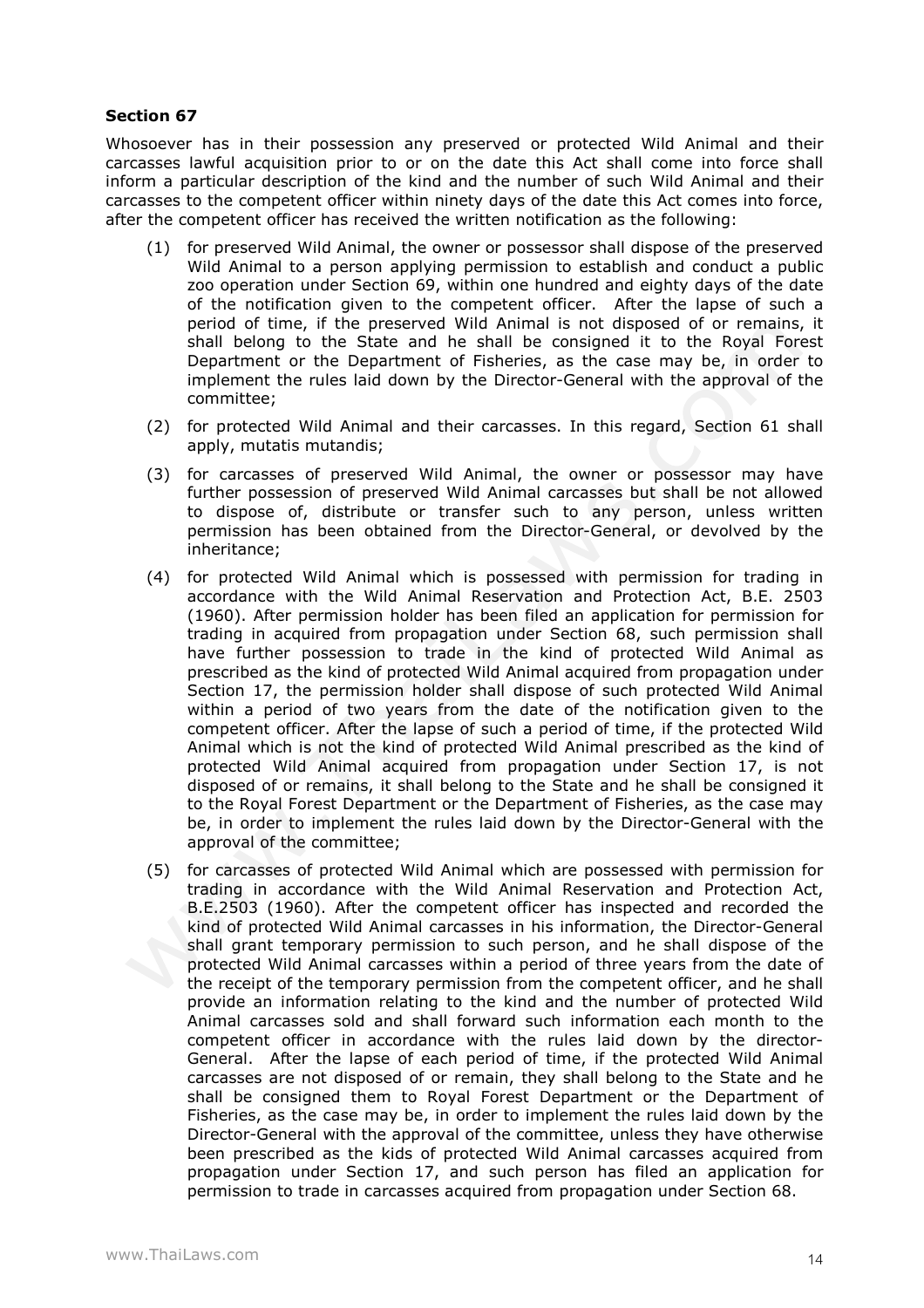The form and method used under the first paragraph of the provisions of this Section shall be in accordance with specified in the Ministerial Regulations.

## **Section 68**

Whosoever operates Wild Animal propagation, trades in protected Wild Animal, their carcasses and carcass products acquired from propagation prior to or on the date on which this Act shall come into force, shall file an application for permission within thirty days from the date this Act comes into force. Thereafter, he may have further such operation until the Director-General has an order not to grant permission.

In the event of the Director-General issuing an order not to grant permission under the first paragraph, the second paragraph of Section 43 shall apply, *mutatis mutandis*.

# **Section 69**

Whosoever establishes and operates a public zoo prior to or on the date on which this Act shall come into force, shall file an application for permission within thirty days from the date this Act comes into force. After the competent officer has received the application, inspected the premise is in the proper manner in accordance with the provisions of the second and third of Section 30, and Section 31, and recorded in his information relating to the kind and the number of the preserved and protected Wild Animal and their carcasses. Therefore, the Director-General shall issue permission to establish and conduct a public zoo operation acquired from propagation under Section 17, and such person has filed an application for permission to trade in carcasses acquired form propagation under Section 68.

The form and method used under the first paragraph of the provisions of the Section shall be in accordance with specified in the Ministerial Regulations.

# **Section 70**

Any application which has been filed prior to or on the date on which this Act shall come into force and or which is pending by the Director-General, such application shall be regarded as coming to an end, unless the application for permission is otherwise provided in accordance with this Act. The Director-General may consider further such an application.

**Countersigned** 

Mr. Anand Panyarachun

Prime Minister

Government Gazette, Volume 109, Part 15, dated 28 February B.E. 2535 (1992)